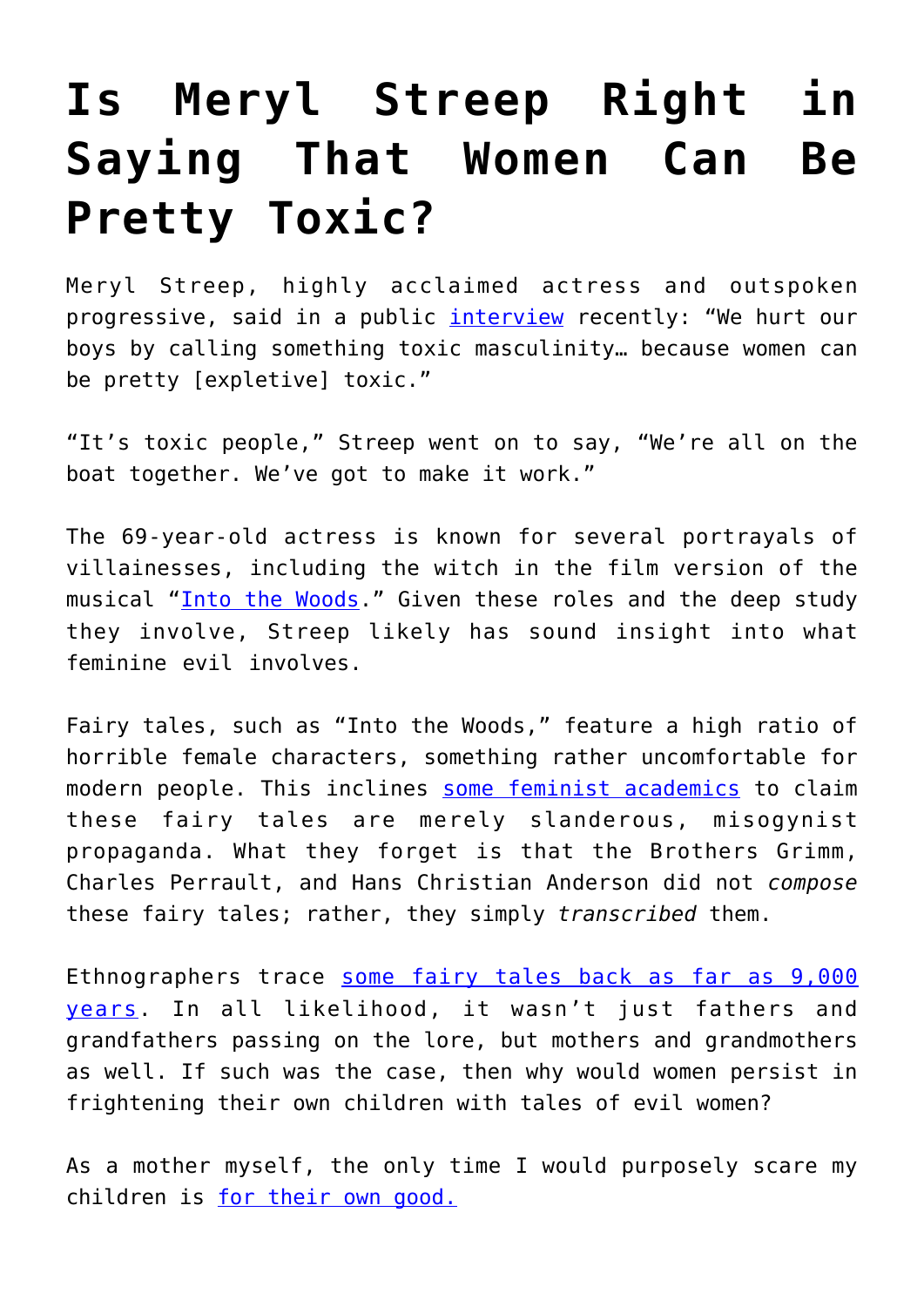The capacity for evil in men has always been self-evident. As children, our ancestors would have seen their fathers' towering size and their strong muscles and hands, perhaps bloody from butchering their dinner or carrying weapons home from war. These signs gave the simple message that men are dangerous.

This was not a bad thing. Indeed, there must have been some comfort in the thought of one's father being dangerous if you were confident in his love for you.

The lesson that children might need spelled out for them, however, was not so much that *men* could be dangerous but that *women* could be.

Apparently our ancient grandmothers thought it was useful for children to understand that not all women – be they beautiful queens or doddering old crones – are to be trusted all the time. These fairy stories would have been useful to also teach young girls to have some respect for themselves, recognizing that they were capable of evil and should beware of becoming one of these negative examples.

Modern research affirms this view. That women can be as aggressive as men, is a point noted in "[The Boy Crisis"](https://www.amazon.com/Boy-Crisis-Boys-Struggling-About/dp/1942952716/ref=sr_1_1?hvadid=241920403388&hvdev=c&hvlocphy=200574&hvnetw=g&hvpos=1t1&hvqmt=e&hvrand=5010486748154922059&hvtargid=kwd-392817225066&ie=UTF8&keywords=the+boy+crisis&qid=1547911862&sr=8-1&tag=googhydr-20) and "[The Coddling of the American Mind](https://www.amazon.com/Coddling-American-Mind-Intentions-Generation-ebook/dp/B076NVFT5P/ref=sr_1_1?keywords=the+coddling+of+the+american+mind&qid=1559534524&s=gateway&sr=8-1)." However, women usually display aggressiveness in more subtle, covert, and passive ways.

There are [many areas where women rule](https://www.businessinsider.com/pink-collar-jobs-dominated-by-women-2015-2), such as the educational and medical fields, but there is one area which is perhaps most consequential: a mother with her infant. The [CDC has](https://www.cdc.gov/violenceprevention/pdf/childmaltreatment-facts-at-a-glance.pdf) [reported](https://www.cdc.gov/violenceprevention/pdf/childmaltreatment-facts-at-a-glance.pdf) that 54 percent of physical abuse and neglect of children is perpetrated by females. A man must exert quite a bit of force to subject an adult female, but a woman may only have to *[ignore](https://www.youtube.com/watch?v=apzXGEbZht0)* an infant to create devastation.